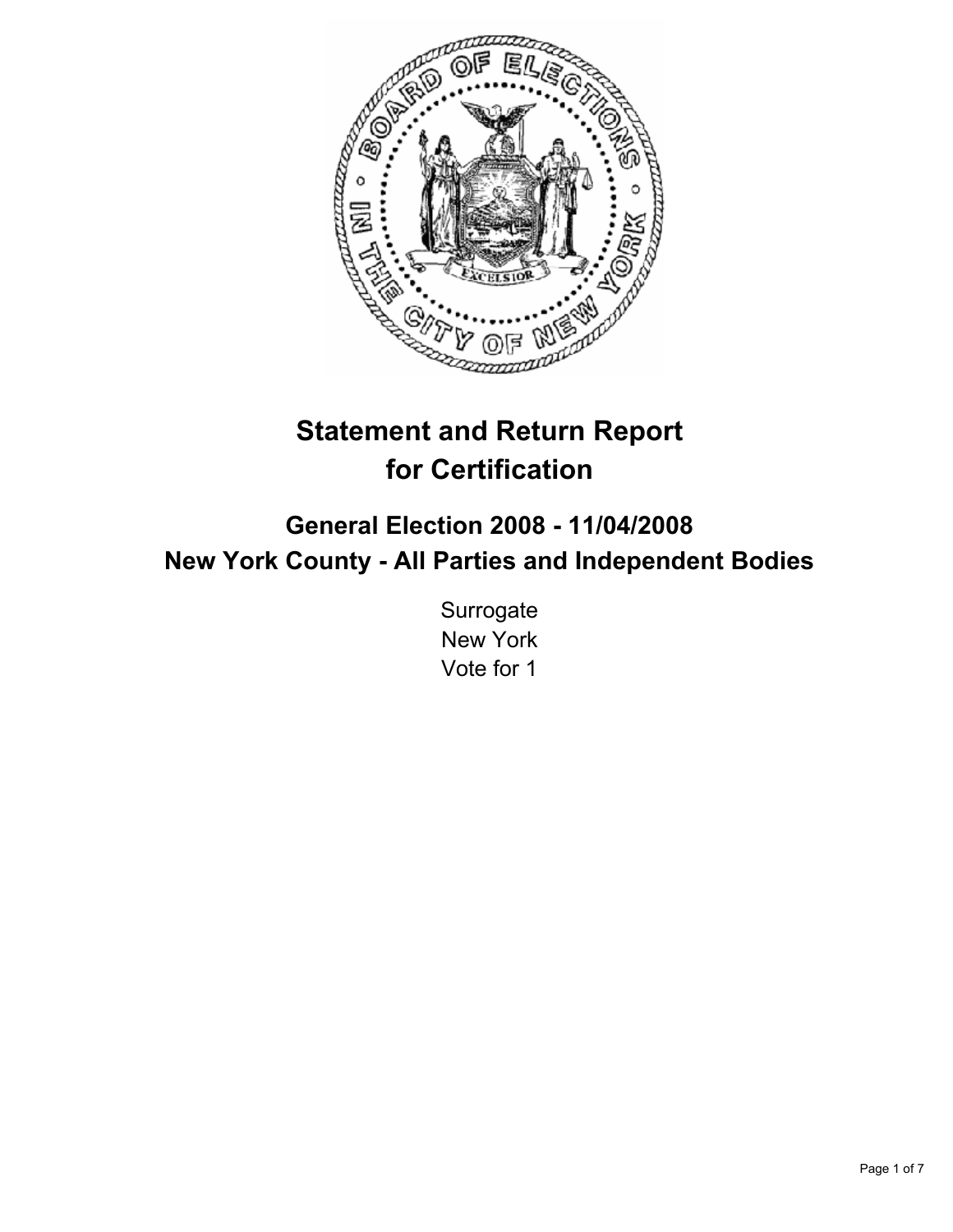

| PUBLIC COUNTER               | 39,600 |  |
|------------------------------|--------|--|
| <b>EMERGENCY</b>             | 268    |  |
| ABSENTEE/MILITARY            | 1,468  |  |
| <b>AFFIDAVIT</b>             | 2,066  |  |
| <b>Total Ballots</b>         | 44,042 |  |
| NORA S ANDERSON (DEMOCRATIC) | 24,637 |  |
| ALANA LESCZYNSKI (WRITE-IN)  |        |  |
| <b>MARCY KAHN (WRITE-IN)</b> |        |  |
| MARTIN SCHOENFELD (WRITE-IN) |        |  |
| NILS LENNARTSON (WRITE-IN)   |        |  |
| NONE OF THE ABOVE (WRITE-IN) | 2      |  |
| RICHARD SOBLOSE (WRITE-IN)   |        |  |
| RON PAUL (WRITE-IN)          |        |  |
| WILLIAM WELD (WRITE-IN)      |        |  |
| <b>Total Votes</b>           | 24,646 |  |
| Unrecorded                   | 19,396 |  |

#### **Assembly District 65**

| 54,027 |
|--------|
| 18     |
| 2,688  |
| 2,761  |
| 60,941 |
| 35,649 |
|        |
|        |
| 35,651 |
| 25,290 |
|        |

| <b>PUBLIC COUNTER</b>        | 58,049 |
|------------------------------|--------|
| <b>EMERGENCY</b>             | 339    |
| ABSENTEE/MILITARY            | 3,917  |
| AFFIDAVIT                    | 2,803  |
| <b>Total Ballots</b>         | 67,362 |
| NORA S ANDERSON (DEMOCRATIC) | 46,253 |
| BORIS ZILBERMAN (WRITE-IN)   |        |
| MULLAY ROTHBARD (WRITE-IN)   |        |
| SCHOENFELD (WRITE-IN)        |        |
| SHANE SHEEHY (WRITE-IN)      |        |
| <b>Total Votes</b>           | 46,257 |
| Unrecorded                   | 21,105 |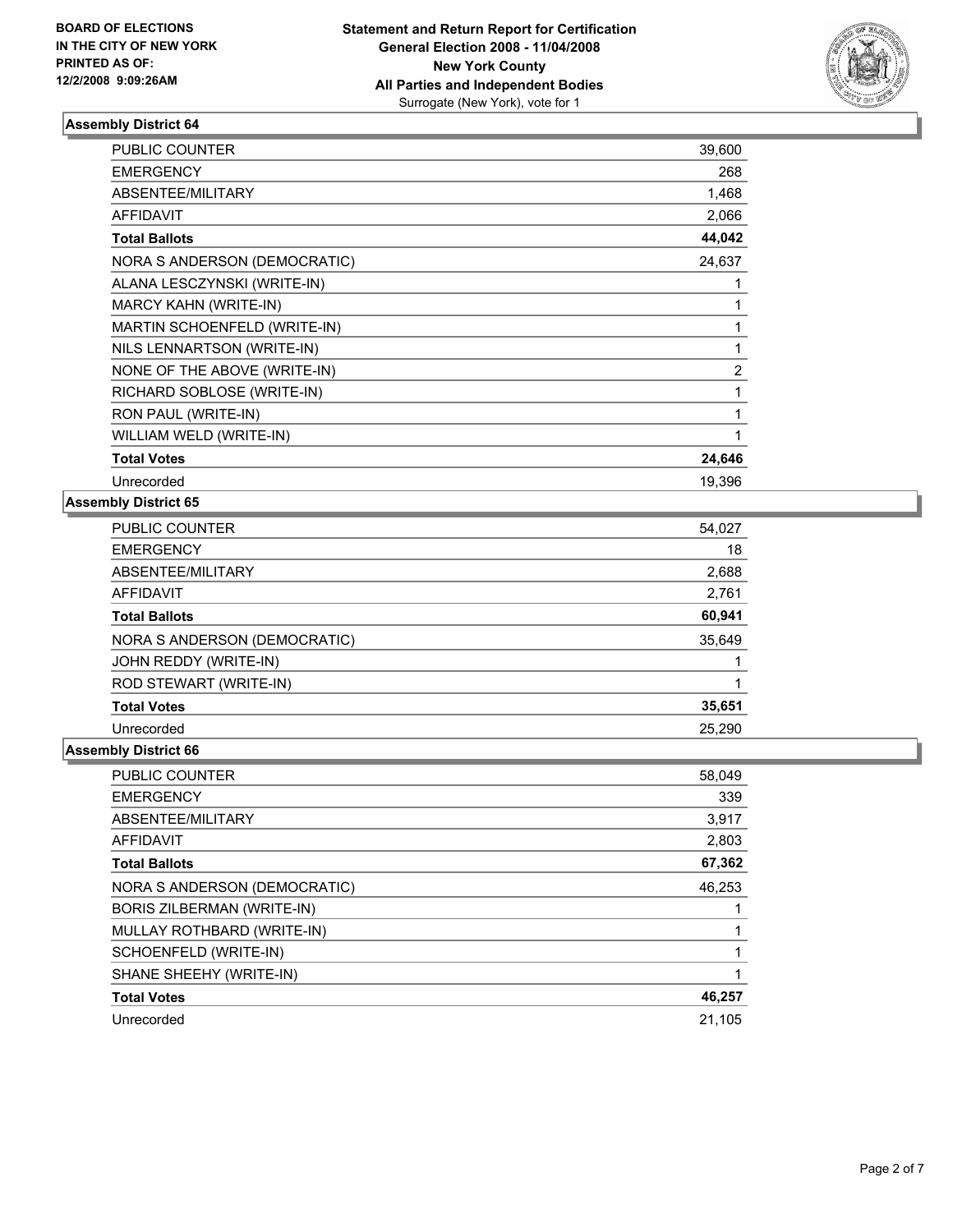

| <b>PUBLIC COUNTER</b>        | 60,184 |
|------------------------------|--------|
| <b>EMERGENCY</b>             | 377    |
| ABSENTEE/MILITARY            | 3,482  |
| <b>AFFIDAVIT</b>             | 2,600  |
| <b>Total Ballots</b>         | 68,608 |
| NORA S ANDERSON (DEMOCRATIC) | 45,317 |
| EVE MARKEVICH (WRITE-IN)     |        |
| JOHN REDDY (WRITE-IN)        |        |
| NOBODY (WRITE-IN)            |        |
| REBECCA SACK (WRITE-IN)      |        |
| <b>Total Votes</b>           | 45,321 |
| Unrecorded                   | 23,287 |

**Assembly District 68**

| <b>PUBLIC COUNTER</b>        | 41,406 |
|------------------------------|--------|
| <b>EMERGENCY</b>             | 264    |
| ABSENTEE/MILITARY            | 1,079  |
| AFFIDAVIT                    | 2,542  |
| <b>Total Ballots</b>         | 45,563 |
| NORA S ANDERSON (DEMOCRATIC) | 27,354 |
| SURROGATE (WRITE-IN)         |        |
| <b>Total Votes</b>           | 27,355 |
| Unrecorded                   | 18,208 |

#### **Assembly District 69**

| <b>PUBLIC COUNTER</b>          | 54,202 |  |
|--------------------------------|--------|--|
| <b>EMERGENCY</b>               | 503    |  |
| ABSENTEE/MILITARY              | 2,626  |  |
| AFFIDAVIT                      | 2,206  |  |
| <b>Total Ballots</b>           | 60,942 |  |
| NORA S ANDERSON (DEMOCRATIC)   | 41,256 |  |
| ALAN FLACKS (WRITE-IN)         |        |  |
| <b>BONNIE GOULD (WRITE-IN)</b> |        |  |
| DAVID SACK (WRITE-IN)          |        |  |
| <b>JASON HERMAN (WRITE-IN)</b> |        |  |
| <b>Total Votes</b>             | 41,260 |  |
| Unrecorded                     | 19.682 |  |

| <b>PUBLIC COUNTER</b>        | 46,522 |
|------------------------------|--------|
| <b>EMERGENCY</b>             | 621    |
| ABSENTEE/MILITARY            | 1,309  |
| <b>AFFIDAVIT</b>             | 2,839  |
| <b>Total Ballots</b>         | 51,531 |
| NORA S ANDERSON (DEMOCRATIC) | 34,022 |
| DOMINIC FLUDO (WRITE-IN)     |        |
| <b>Total Votes</b>           | 34,023 |
| Unrecorded                   | 17,508 |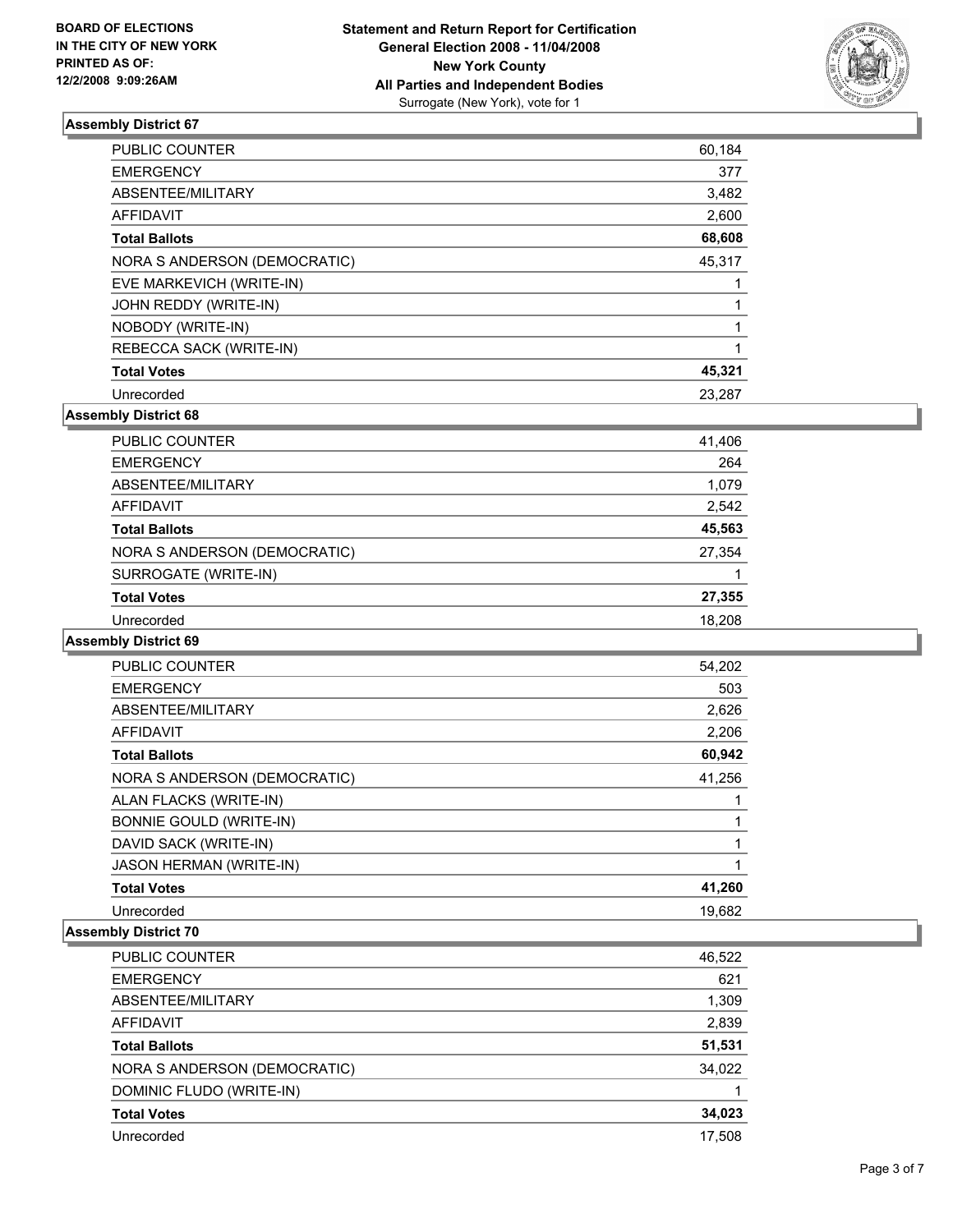

| <b>PUBLIC COUNTER</b>        | 44,210 |
|------------------------------|--------|
| <b>EMERGENCY</b>             | 383    |
| ABSENTEE/MILITARY            | 1,272  |
| <b>AFFIDAVIT</b>             | 2,313  |
| <b>Total Ballots</b>         | 48,671 |
| NORA S ANDERSON (DEMOCRATIC) | 32,031 |
| EREZ HARARI (WRITE-IN)       |        |
| JAHOVAH (WRITE-IN)           |        |
| NEER ASHERIE (WRITE-IN)      |        |
| REBECCA GREENBERG (WRITE-IN) |        |
| <b>Total Votes</b>           | 32,035 |
| Unrecorded                   | 16,636 |

**Assembly District 72**

| PUBLIC COUNTER                        | 34,350 |
|---------------------------------------|--------|
| <b>EMERGENCY</b>                      | 126    |
| ABSENTEE/MILITARY                     | 524    |
| <b>AFFIDAVIT</b>                      | 1,610  |
| <b>Total Ballots</b>                  | 36,924 |
| NORA S ANDERSON (DEMOCRATIC)          | 22,976 |
| DECOLONIZE PUERTO RICO NOW (WRITE-IN) |        |
| <b>Total Votes</b>                    | 22,977 |
| Unrecorded                            | 13,947 |
|                                       |        |

| <b>PUBLIC COUNTER</b>           | 55,306 |
|---------------------------------|--------|
| <b>EMERGENCY</b>                | 781    |
| ABSENTEE/MILITARY               | 3,461  |
| <b>AFFIDAVIT</b>                | 2,432  |
| <b>Total Ballots</b>            | 63,895 |
| NORA S ANDERSON (DEMOCRATIC)    | 35,457 |
| ALEX FOROSTANAS (WRITE-IN)      |        |
| ALLEN J. BERLOWITZ (WRITE-IN)   |        |
| <b>BONNIE HARPER (WRITE-IN)</b> |        |
| GISCHE (WRITE-IN)               |        |
| <b>JUDGE JUDY (WRITE-IN)</b>    |        |
| NORA S. ANDERSON (WRITE-IN)     |        |
| ROY INNES (WRITE-IN)            |        |
| THOMAS CONNOLLY (WRITE-IN)      |        |
| <b>Total Votes</b>              | 35,465 |
| Unrecorded                      | 28,430 |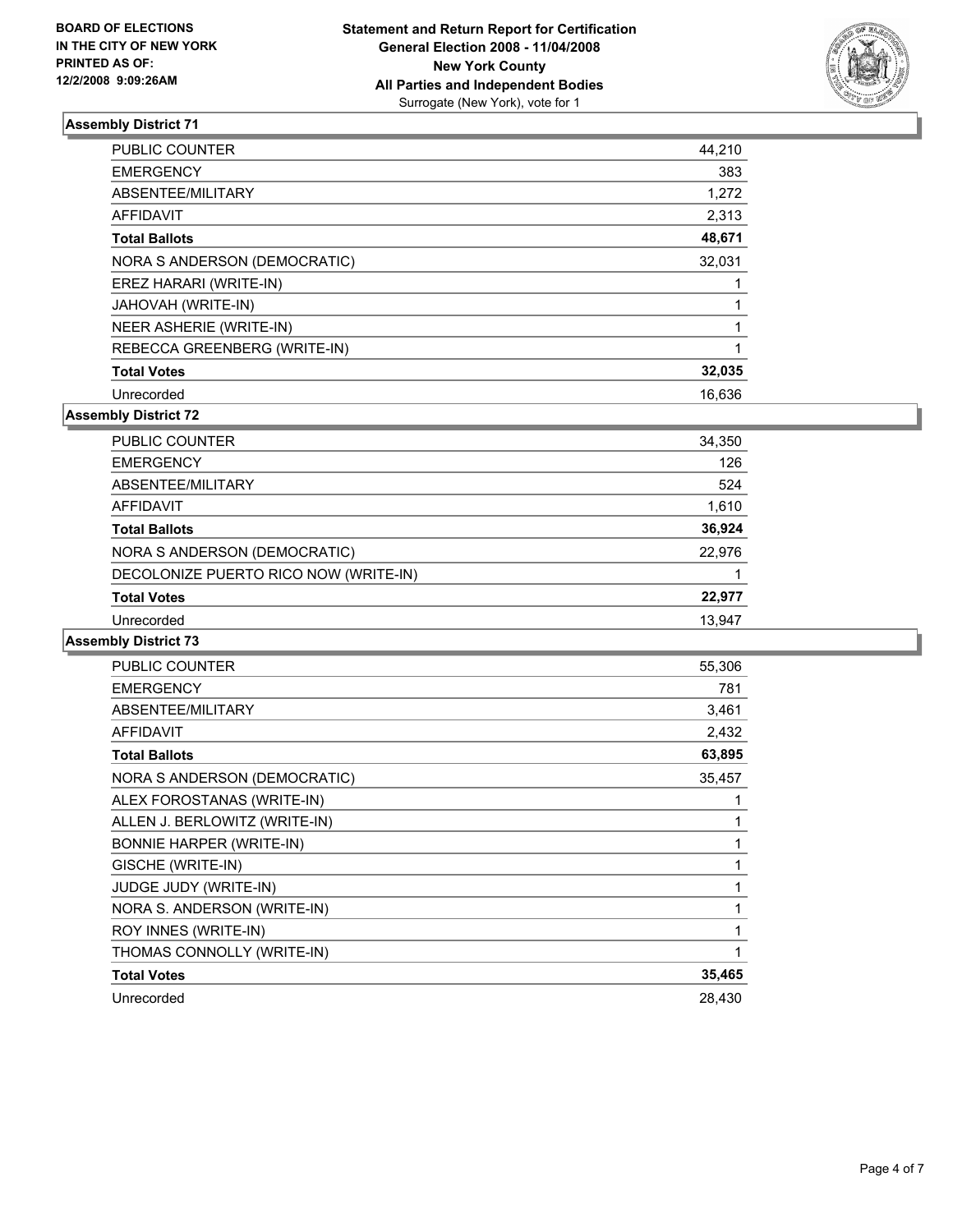

| PUBLIC COUNTER               | 53,063 |
|------------------------------|--------|
| <b>EMERGENCY</b>             | 493    |
| ABSENTEE/MILITARY            | 2,367  |
| AFFIDAVIT                    | 2,613  |
| <b>Total Ballots</b>         | 59,627 |
| NORA S ANDERSON (DEMOCRATIC) | 37,139 |
| BARRY YOUNGERMAN (WRITE-IN)  |        |
| KENNETH ZWEIG (WRITE-IN)     |        |
| MARX (WRITE-IN)              |        |
| NO (WRITE-IN)                |        |
| OPRAH WINFREY (WRITE-IN)     |        |
| RON PAUL (WRITE-IN)          |        |
| <b>Total Votes</b>           | 37,145 |
| Unrecorded                   | 22,482 |
|                              |        |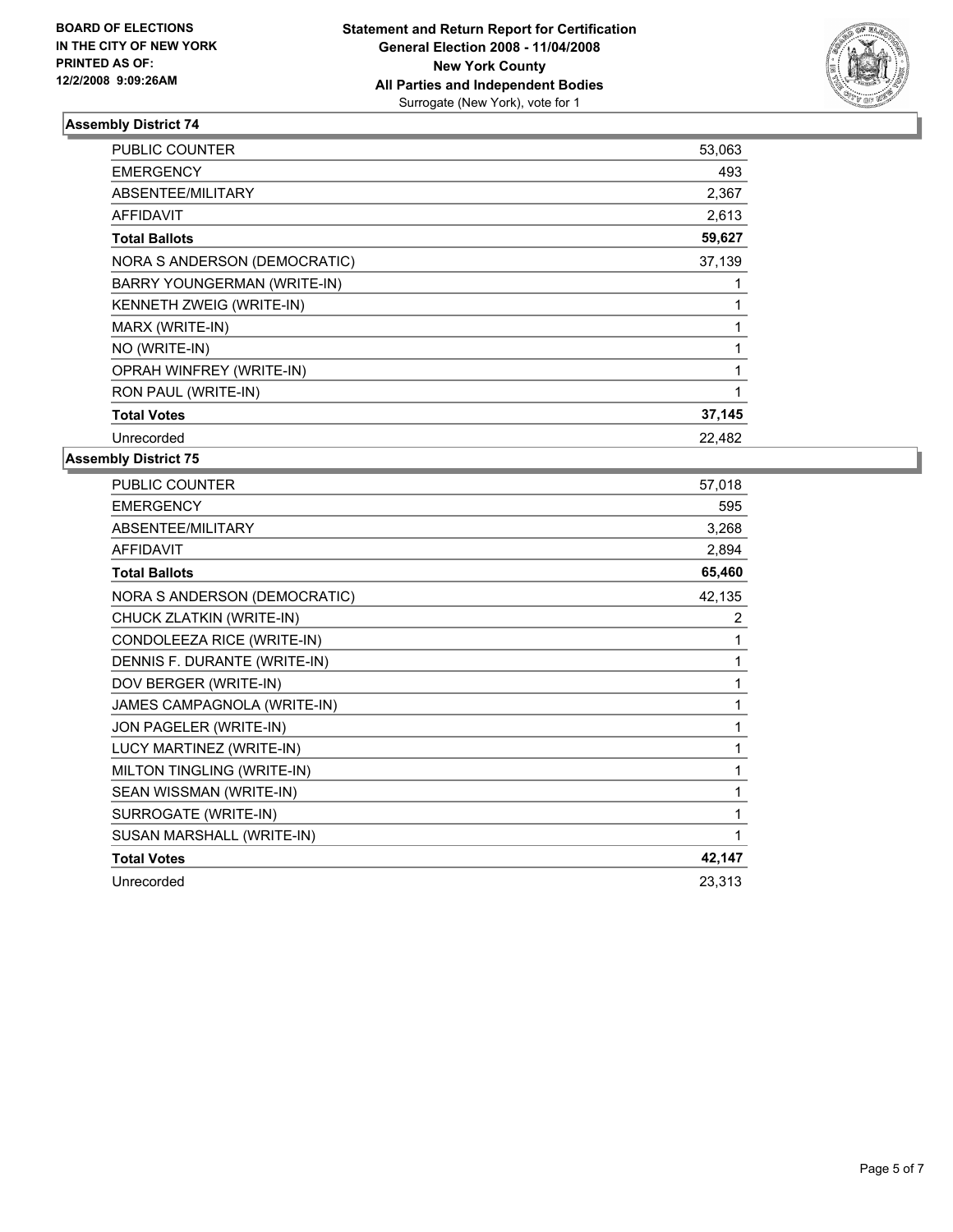

**Total for Surrogate (New York) - New York County**

| <b>EMERGENCY</b><br>4,768<br>ABSENTEE/MILITARY<br>27,461<br><b>AFFIDAVIT</b><br>29,679<br>673,566<br><b>Total Ballots</b><br>424,226<br>NORA S ANDERSON (DEMOCRATIC)<br>ALAN FLACKS (WRITE-IN)<br>1<br>ALANA LESCZYNSKI (WRITE-IN)<br>1<br>1<br>ALEX FOROSTANAS (WRITE-IN)<br>ALLEN J. BERLOWITZ (WRITE-IN)<br>1<br>1<br>BARRY YOUNGERMAN (WRITE-IN)<br>1<br><b>BONNIE GOULD (WRITE-IN)</b><br><b>BONNIE HARPER (WRITE-IN)</b><br>1<br>1<br>BORIS ZILBERMAN (WRITE-IN)<br>$\overline{\mathbf{c}}$<br>CHUCK ZLATKIN (WRITE-IN)<br>CONDOLEEZA RICE (WRITE-IN)<br>$\mathbf{1}$<br>DAVID SACK (WRITE-IN)<br>1<br>DECOLONIZE PUERTO RICO NOW (WRITE-IN)<br>1<br>DENNIS F. DURANTE (WRITE-IN)<br>1<br>DOMINIC FLUDO (WRITE-IN)<br>1<br>1<br>DOV BERGER (WRITE-IN)<br>EREZ HARARI (WRITE-IN)<br>1<br>1<br>EVE MARKEVICH (WRITE-IN)<br>1<br>GISCHE (WRITE-IN)<br>JAHOVAH (WRITE-IN)<br>1<br>JAMES CAMPAGNOLA (WRITE-IN)<br>1<br>1<br>JASON HERMAN (WRITE-IN)<br>$\overline{\mathbf{c}}$<br>JOHN REDDY (WRITE-IN)<br>1<br>JON PAGELER (WRITE-IN)<br>JUDGE JUDY (WRITE-IN)<br>1<br>KENNETH ZWEIG (WRITE-IN)<br>1<br>LUCY MARTINEZ (WRITE-IN)<br>1<br>MARCY KAHN (WRITE-IN)<br>1<br>MARTIN SCHOENFELD (WRITE-IN)<br>1<br>1<br>MARX (WRITE-IN)<br>1<br>MILTON TINGLING (WRITE-IN)<br>MULLAY ROTHBARD (WRITE-IN)<br>1<br>1<br>NEER ASHERIE (WRITE-IN)<br>1<br>NILS LENNARTSON (WRITE-IN)<br>NO (WRITE-IN)<br>1<br>1<br>NOBODY (WRITE-IN)<br>$\overline{\mathbf{c}}$<br>NONE OF THE ABOVE (WRITE-IN)<br>1<br>NORA S. ANDERSON (WRITE-IN)<br>1<br>OPRAH WINFREY (WRITE-IN)<br>1<br>REBECCA GREENBERG (WRITE-IN)<br>1 | <b>PUBLIC COUNTER</b>   | 597,937 |
|-------------------------------------------------------------------------------------------------------------------------------------------------------------------------------------------------------------------------------------------------------------------------------------------------------------------------------------------------------------------------------------------------------------------------------------------------------------------------------------------------------------------------------------------------------------------------------------------------------------------------------------------------------------------------------------------------------------------------------------------------------------------------------------------------------------------------------------------------------------------------------------------------------------------------------------------------------------------------------------------------------------------------------------------------------------------------------------------------------------------------------------------------------------------------------------------------------------------------------------------------------------------------------------------------------------------------------------------------------------------------------------------------------------------------------------------------------------------------------------------------------------------------------------------------------------------------------------------------------|-------------------------|---------|
|                                                                                                                                                                                                                                                                                                                                                                                                                                                                                                                                                                                                                                                                                                                                                                                                                                                                                                                                                                                                                                                                                                                                                                                                                                                                                                                                                                                                                                                                                                                                                                                                       |                         |         |
|                                                                                                                                                                                                                                                                                                                                                                                                                                                                                                                                                                                                                                                                                                                                                                                                                                                                                                                                                                                                                                                                                                                                                                                                                                                                                                                                                                                                                                                                                                                                                                                                       |                         |         |
|                                                                                                                                                                                                                                                                                                                                                                                                                                                                                                                                                                                                                                                                                                                                                                                                                                                                                                                                                                                                                                                                                                                                                                                                                                                                                                                                                                                                                                                                                                                                                                                                       |                         |         |
|                                                                                                                                                                                                                                                                                                                                                                                                                                                                                                                                                                                                                                                                                                                                                                                                                                                                                                                                                                                                                                                                                                                                                                                                                                                                                                                                                                                                                                                                                                                                                                                                       |                         |         |
|                                                                                                                                                                                                                                                                                                                                                                                                                                                                                                                                                                                                                                                                                                                                                                                                                                                                                                                                                                                                                                                                                                                                                                                                                                                                                                                                                                                                                                                                                                                                                                                                       |                         |         |
|                                                                                                                                                                                                                                                                                                                                                                                                                                                                                                                                                                                                                                                                                                                                                                                                                                                                                                                                                                                                                                                                                                                                                                                                                                                                                                                                                                                                                                                                                                                                                                                                       |                         |         |
|                                                                                                                                                                                                                                                                                                                                                                                                                                                                                                                                                                                                                                                                                                                                                                                                                                                                                                                                                                                                                                                                                                                                                                                                                                                                                                                                                                                                                                                                                                                                                                                                       |                         |         |
|                                                                                                                                                                                                                                                                                                                                                                                                                                                                                                                                                                                                                                                                                                                                                                                                                                                                                                                                                                                                                                                                                                                                                                                                                                                                                                                                                                                                                                                                                                                                                                                                       |                         |         |
|                                                                                                                                                                                                                                                                                                                                                                                                                                                                                                                                                                                                                                                                                                                                                                                                                                                                                                                                                                                                                                                                                                                                                                                                                                                                                                                                                                                                                                                                                                                                                                                                       |                         |         |
|                                                                                                                                                                                                                                                                                                                                                                                                                                                                                                                                                                                                                                                                                                                                                                                                                                                                                                                                                                                                                                                                                                                                                                                                                                                                                                                                                                                                                                                                                                                                                                                                       |                         |         |
|                                                                                                                                                                                                                                                                                                                                                                                                                                                                                                                                                                                                                                                                                                                                                                                                                                                                                                                                                                                                                                                                                                                                                                                                                                                                                                                                                                                                                                                                                                                                                                                                       |                         |         |
|                                                                                                                                                                                                                                                                                                                                                                                                                                                                                                                                                                                                                                                                                                                                                                                                                                                                                                                                                                                                                                                                                                                                                                                                                                                                                                                                                                                                                                                                                                                                                                                                       |                         |         |
|                                                                                                                                                                                                                                                                                                                                                                                                                                                                                                                                                                                                                                                                                                                                                                                                                                                                                                                                                                                                                                                                                                                                                                                                                                                                                                                                                                                                                                                                                                                                                                                                       |                         |         |
|                                                                                                                                                                                                                                                                                                                                                                                                                                                                                                                                                                                                                                                                                                                                                                                                                                                                                                                                                                                                                                                                                                                                                                                                                                                                                                                                                                                                                                                                                                                                                                                                       |                         |         |
|                                                                                                                                                                                                                                                                                                                                                                                                                                                                                                                                                                                                                                                                                                                                                                                                                                                                                                                                                                                                                                                                                                                                                                                                                                                                                                                                                                                                                                                                                                                                                                                                       |                         |         |
|                                                                                                                                                                                                                                                                                                                                                                                                                                                                                                                                                                                                                                                                                                                                                                                                                                                                                                                                                                                                                                                                                                                                                                                                                                                                                                                                                                                                                                                                                                                                                                                                       |                         |         |
|                                                                                                                                                                                                                                                                                                                                                                                                                                                                                                                                                                                                                                                                                                                                                                                                                                                                                                                                                                                                                                                                                                                                                                                                                                                                                                                                                                                                                                                                                                                                                                                                       |                         |         |
|                                                                                                                                                                                                                                                                                                                                                                                                                                                                                                                                                                                                                                                                                                                                                                                                                                                                                                                                                                                                                                                                                                                                                                                                                                                                                                                                                                                                                                                                                                                                                                                                       |                         |         |
|                                                                                                                                                                                                                                                                                                                                                                                                                                                                                                                                                                                                                                                                                                                                                                                                                                                                                                                                                                                                                                                                                                                                                                                                                                                                                                                                                                                                                                                                                                                                                                                                       |                         |         |
|                                                                                                                                                                                                                                                                                                                                                                                                                                                                                                                                                                                                                                                                                                                                                                                                                                                                                                                                                                                                                                                                                                                                                                                                                                                                                                                                                                                                                                                                                                                                                                                                       |                         |         |
|                                                                                                                                                                                                                                                                                                                                                                                                                                                                                                                                                                                                                                                                                                                                                                                                                                                                                                                                                                                                                                                                                                                                                                                                                                                                                                                                                                                                                                                                                                                                                                                                       |                         |         |
|                                                                                                                                                                                                                                                                                                                                                                                                                                                                                                                                                                                                                                                                                                                                                                                                                                                                                                                                                                                                                                                                                                                                                                                                                                                                                                                                                                                                                                                                                                                                                                                                       |                         |         |
|                                                                                                                                                                                                                                                                                                                                                                                                                                                                                                                                                                                                                                                                                                                                                                                                                                                                                                                                                                                                                                                                                                                                                                                                                                                                                                                                                                                                                                                                                                                                                                                                       |                         |         |
|                                                                                                                                                                                                                                                                                                                                                                                                                                                                                                                                                                                                                                                                                                                                                                                                                                                                                                                                                                                                                                                                                                                                                                                                                                                                                                                                                                                                                                                                                                                                                                                                       |                         |         |
|                                                                                                                                                                                                                                                                                                                                                                                                                                                                                                                                                                                                                                                                                                                                                                                                                                                                                                                                                                                                                                                                                                                                                                                                                                                                                                                                                                                                                                                                                                                                                                                                       |                         |         |
|                                                                                                                                                                                                                                                                                                                                                                                                                                                                                                                                                                                                                                                                                                                                                                                                                                                                                                                                                                                                                                                                                                                                                                                                                                                                                                                                                                                                                                                                                                                                                                                                       |                         |         |
|                                                                                                                                                                                                                                                                                                                                                                                                                                                                                                                                                                                                                                                                                                                                                                                                                                                                                                                                                                                                                                                                                                                                                                                                                                                                                                                                                                                                                                                                                                                                                                                                       |                         |         |
|                                                                                                                                                                                                                                                                                                                                                                                                                                                                                                                                                                                                                                                                                                                                                                                                                                                                                                                                                                                                                                                                                                                                                                                                                                                                                                                                                                                                                                                                                                                                                                                                       |                         |         |
|                                                                                                                                                                                                                                                                                                                                                                                                                                                                                                                                                                                                                                                                                                                                                                                                                                                                                                                                                                                                                                                                                                                                                                                                                                                                                                                                                                                                                                                                                                                                                                                                       |                         |         |
|                                                                                                                                                                                                                                                                                                                                                                                                                                                                                                                                                                                                                                                                                                                                                                                                                                                                                                                                                                                                                                                                                                                                                                                                                                                                                                                                                                                                                                                                                                                                                                                                       |                         |         |
|                                                                                                                                                                                                                                                                                                                                                                                                                                                                                                                                                                                                                                                                                                                                                                                                                                                                                                                                                                                                                                                                                                                                                                                                                                                                                                                                                                                                                                                                                                                                                                                                       |                         |         |
|                                                                                                                                                                                                                                                                                                                                                                                                                                                                                                                                                                                                                                                                                                                                                                                                                                                                                                                                                                                                                                                                                                                                                                                                                                                                                                                                                                                                                                                                                                                                                                                                       |                         |         |
|                                                                                                                                                                                                                                                                                                                                                                                                                                                                                                                                                                                                                                                                                                                                                                                                                                                                                                                                                                                                                                                                                                                                                                                                                                                                                                                                                                                                                                                                                                                                                                                                       |                         |         |
|                                                                                                                                                                                                                                                                                                                                                                                                                                                                                                                                                                                                                                                                                                                                                                                                                                                                                                                                                                                                                                                                                                                                                                                                                                                                                                                                                                                                                                                                                                                                                                                                       |                         |         |
|                                                                                                                                                                                                                                                                                                                                                                                                                                                                                                                                                                                                                                                                                                                                                                                                                                                                                                                                                                                                                                                                                                                                                                                                                                                                                                                                                                                                                                                                                                                                                                                                       |                         |         |
|                                                                                                                                                                                                                                                                                                                                                                                                                                                                                                                                                                                                                                                                                                                                                                                                                                                                                                                                                                                                                                                                                                                                                                                                                                                                                                                                                                                                                                                                                                                                                                                                       |                         |         |
|                                                                                                                                                                                                                                                                                                                                                                                                                                                                                                                                                                                                                                                                                                                                                                                                                                                                                                                                                                                                                                                                                                                                                                                                                                                                                                                                                                                                                                                                                                                                                                                                       |                         |         |
|                                                                                                                                                                                                                                                                                                                                                                                                                                                                                                                                                                                                                                                                                                                                                                                                                                                                                                                                                                                                                                                                                                                                                                                                                                                                                                                                                                                                                                                                                                                                                                                                       |                         |         |
|                                                                                                                                                                                                                                                                                                                                                                                                                                                                                                                                                                                                                                                                                                                                                                                                                                                                                                                                                                                                                                                                                                                                                                                                                                                                                                                                                                                                                                                                                                                                                                                                       |                         |         |
|                                                                                                                                                                                                                                                                                                                                                                                                                                                                                                                                                                                                                                                                                                                                                                                                                                                                                                                                                                                                                                                                                                                                                                                                                                                                                                                                                                                                                                                                                                                                                                                                       |                         |         |
|                                                                                                                                                                                                                                                                                                                                                                                                                                                                                                                                                                                                                                                                                                                                                                                                                                                                                                                                                                                                                                                                                                                                                                                                                                                                                                                                                                                                                                                                                                                                                                                                       |                         |         |
|                                                                                                                                                                                                                                                                                                                                                                                                                                                                                                                                                                                                                                                                                                                                                                                                                                                                                                                                                                                                                                                                                                                                                                                                                                                                                                                                                                                                                                                                                                                                                                                                       |                         |         |
|                                                                                                                                                                                                                                                                                                                                                                                                                                                                                                                                                                                                                                                                                                                                                                                                                                                                                                                                                                                                                                                                                                                                                                                                                                                                                                                                                                                                                                                                                                                                                                                                       |                         |         |
|                                                                                                                                                                                                                                                                                                                                                                                                                                                                                                                                                                                                                                                                                                                                                                                                                                                                                                                                                                                                                                                                                                                                                                                                                                                                                                                                                                                                                                                                                                                                                                                                       |                         |         |
|                                                                                                                                                                                                                                                                                                                                                                                                                                                                                                                                                                                                                                                                                                                                                                                                                                                                                                                                                                                                                                                                                                                                                                                                                                                                                                                                                                                                                                                                                                                                                                                                       | REBECCA SACK (WRITE-IN) |         |